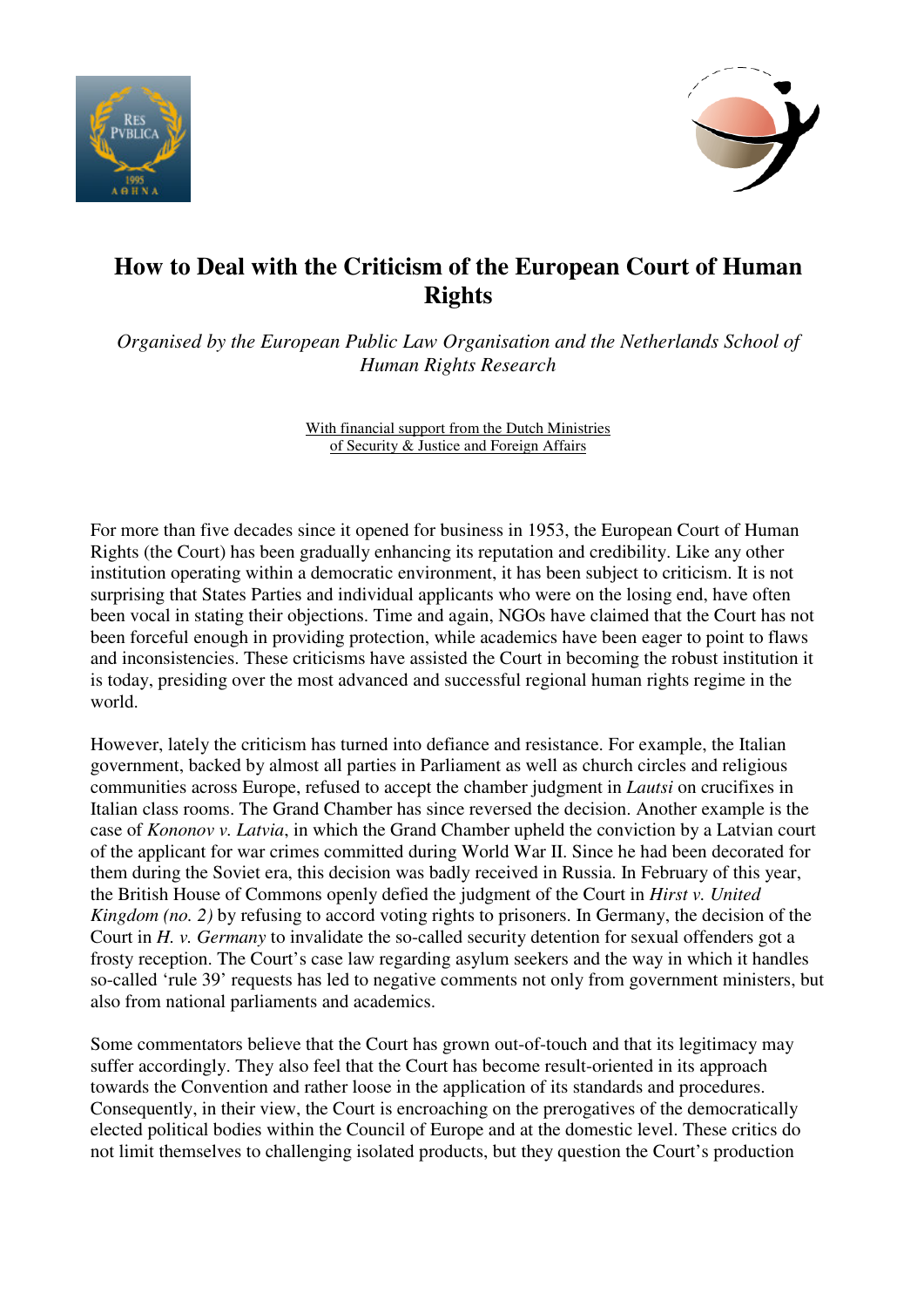



process as a whole. In this view, the way in which the Court operates, rather than the criticism it evokes, is a cause for concern.

Others have downplayed the validity of these challenges. They see the criticism as a campaign orchestrated by politicians who are tired of being boxed-in by the Court's case law. To restore their room to manoeuvre, these politicians would like to see the wings of the Court clipped. To justify such an action, they cloak themselves in public sentiments about the Court which are fuelled by nationalism, parochialism, populism and ignorance. These commentators argue that the Court is performing well, especially with regard to Central and Eastern Europe, while operating within the four corners of the European Convention. Commentators belonging to this school of thought believe that the continued criticism will play into the hands of those States Parties which are already underperforming in the area of implementation. In the eyes of these commentators, therefore, the criticism itself is a cause for concern.

The aim of the conference, which will have an adversarial nature, is to bring together for the first time representatives of both schools of thought to clarify positions, remove misunderstandings and, if necessary, come up with solutions.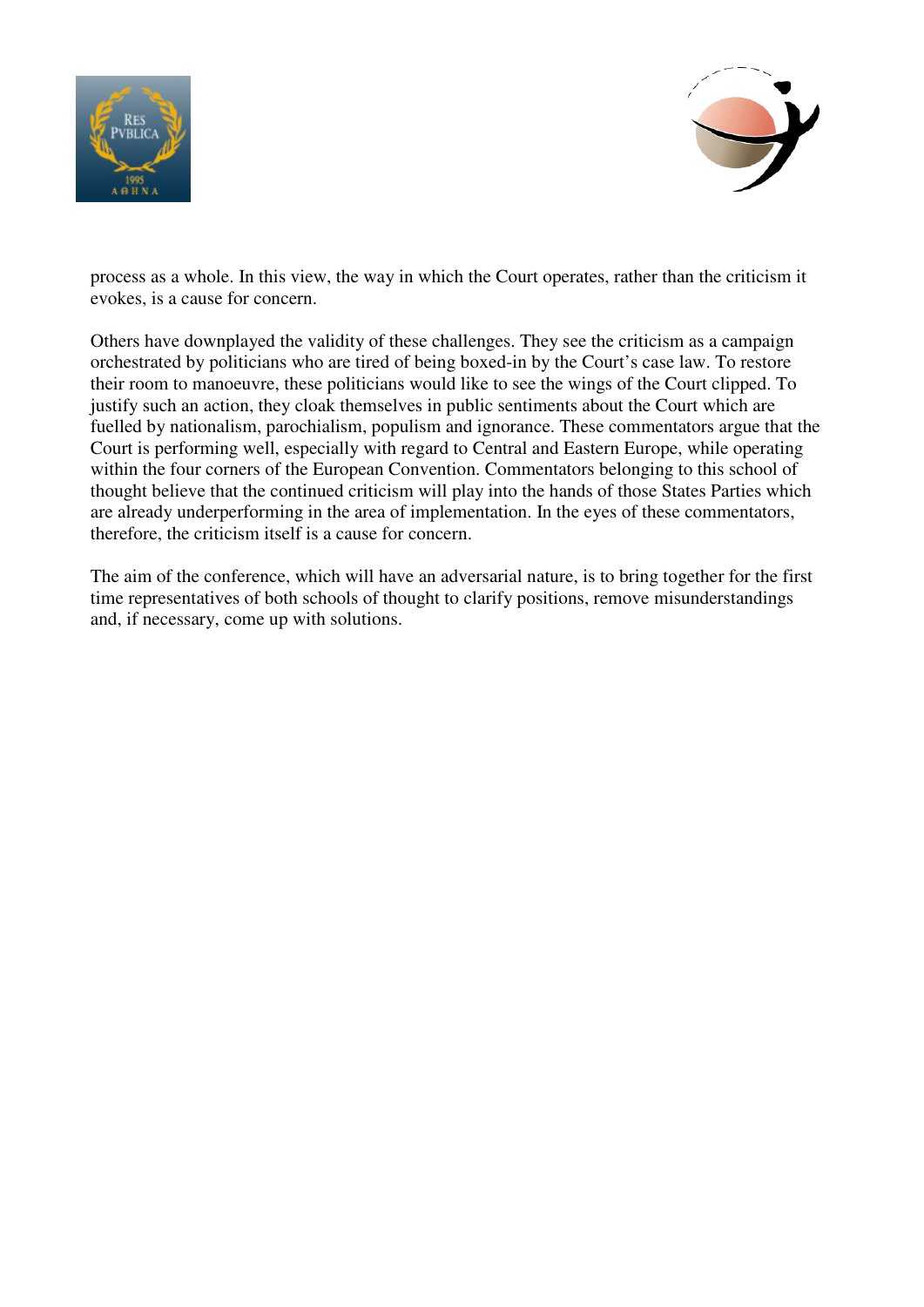



### *Provisional* **P***rogram*

## **How to Deal with the Criticism of the European Court of Human Rights**

**Day 1** 

*Chair: Professor Spyridon Flogaitis* 

Opening and Welcoming Statements

*14h00* 

Welcome: Representative of the Dutch Government

Opening: **Rt. Hon. David Davis MP**, *Why the House of Commons Took Issue with the Court in Hirst* 

Key note address: **President Valery Zorkin**, *The Cooperation Between the Court and National Courts from the Perspective of the Constitutional Court of the Russian Federation* 

Key note address: **President Jean-Paul Costa**, *The Challenges Faced by the European Court of Human Rights and How to Deal with Them* 

#### Panel I: Crisis, what Crisis?

*15h30* 

**Judge Egbert Myjer**, *Why the Court Is Doing Fine*

**Marc Bossuyt**, *Why the Court Is on a Slippery Slope* 

Ernst Hirsch Ballin, *The New Democrats* 

Discussion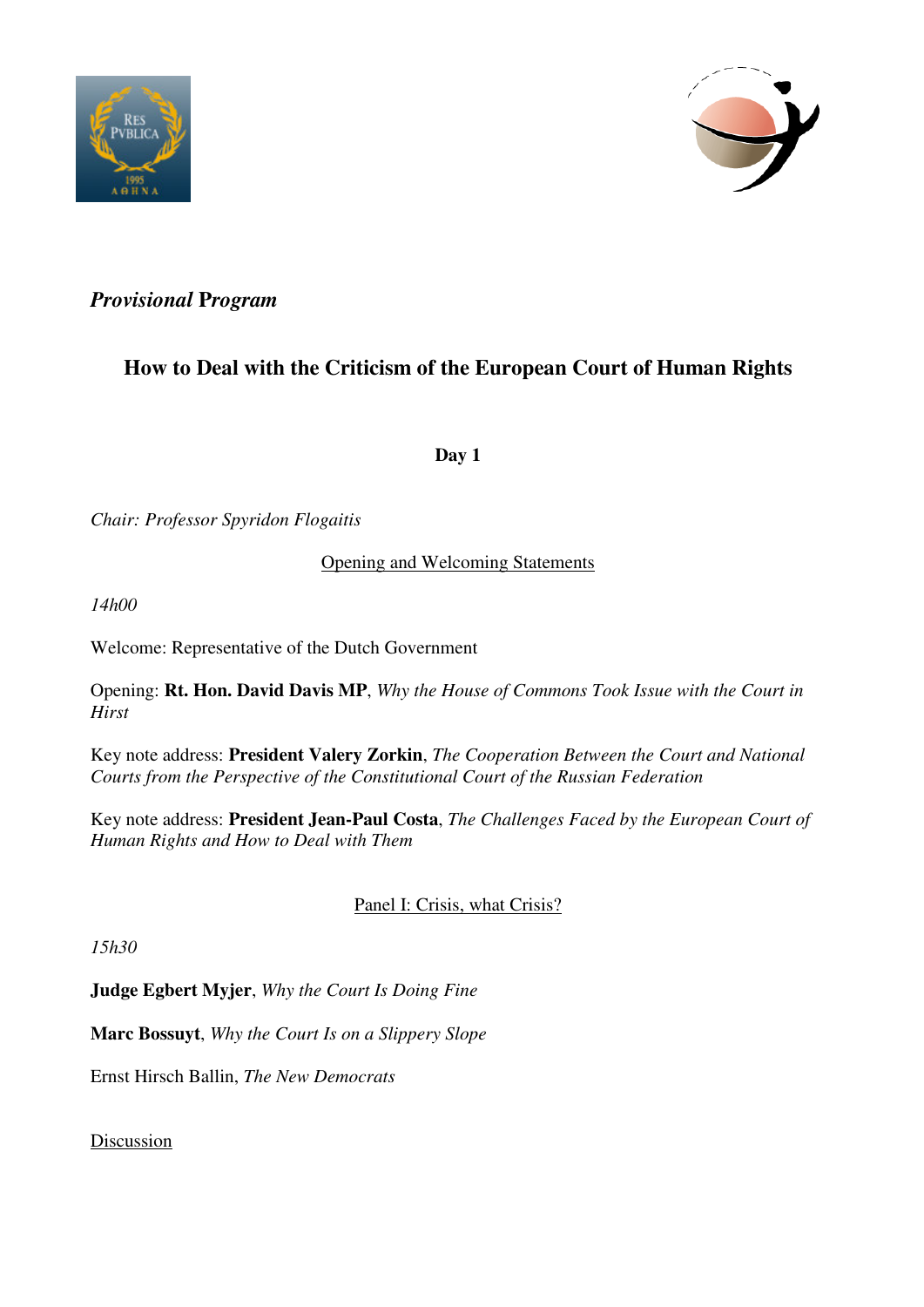



#### Panel II: The Need for Attitude Changes Within the Council of Europe

*17h30* 

**Tom Zwart**, *How the Court Can Increase its Legitimacy* 

**Marie-Louise Bemelmans-Videc**, *The Role that Can be Played by the Other Organs of the Council of Europe* 

Discussion

Discussant: Marie Schirrmeister

*20h00*

Dinner

**Day 2** 

---

*Chair: Professor Henk Kummeling* 

Panel III: More or Less Supervision by the Court?

*9h30* 

**Wilhelmina Thomassen**, *The Need to Strengthen the Supervisory Role of the Court*

**Lord Kerr**, *The Need for Dialogue Between National Courts and Strasbourg* 

**Discussion** 

Discussant: Antoin Burkov